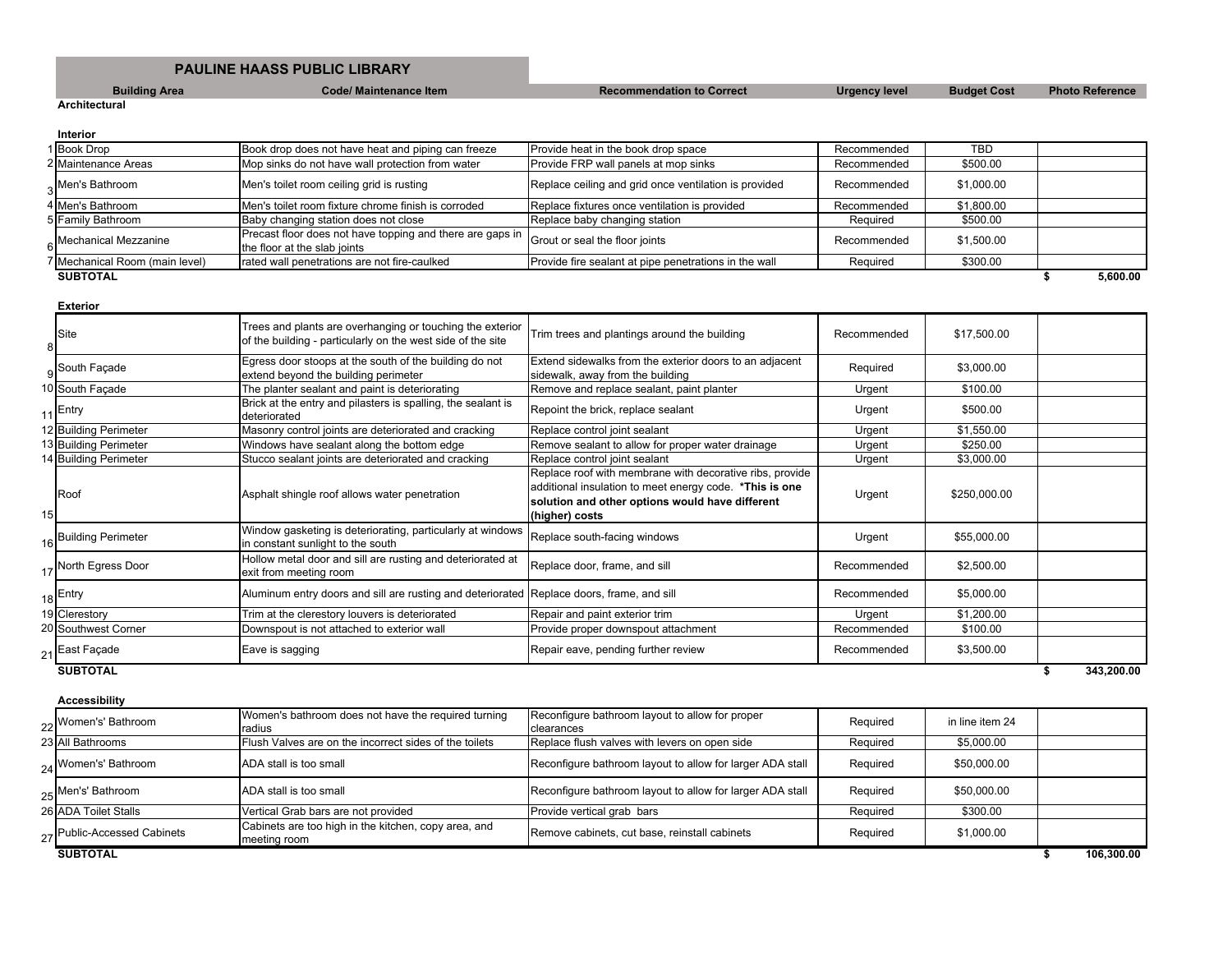| ding Area |  |
|-----------|--|
|           |  |

**Building Area** Code/ Maintenance Item Recommendation to Correct Urgency level Budget Cost Photo Reference

## **Engineering Systems**

**Plumbing**

| 28 | Restrooms                     | <b>Product Failing</b>       | Replace urinal flush valves that are showing signs of<br>tarnishing due to chemical cleaners and acidic<br>environment.                                                                                                                                                                                                                            | Recommended | \$2,500    |                  |
|----|-------------------------------|------------------------------|----------------------------------------------------------------------------------------------------------------------------------------------------------------------------------------------------------------------------------------------------------------------------------------------------------------------------------------------------|-------------|------------|------------------|
| 29 | Restrooms                     | <b>ADA Compliance</b>        | As restrooms are refinished and fixtures are replaced over<br>time, consider converting non-ADA compliant<br>restrooms/fixtures to be ADA compliant via ADA fixture<br>selections and using offset tailpieces to provide proper<br>clearance under handwashing locations.                                                                          | Required    | \$25,000   |                  |
| 30 | Restrooms                     | Water drainage, floor slope  | As restroom finishes are updated, re-pitch restroom<br>flooring and locate new floor drains at low points in the<br>floor.                                                                                                                                                                                                                         | Recommended | \$10,000   |                  |
| 31 | <b>Electric Water Coolers</b> | <b>Equipment Replacement</b> | Replace existing electric water coolers with units that have<br>integral bottle filling stations. Bottle fillers have become<br>more and more popular to use, especially considering the<br>recent events regarding Covid.                                                                                                                         | Recommended | \$7,000    |                  |
| 32 | <b>Piping Systems</b>         | Abandoned piping             | Remove abandoned-in-place PVC flue piping from<br>previously removed gas water heater through roof and<br>patch roof finishes to eliminate penetration that could<br>cause water infiltration in the future.                                                                                                                                       | Recommended | \$1,500    |                  |
| 33 | <b>Piping Systems</b>         | <b>System Correction</b>     | Install expansion tank and piping heat trap on domestic<br>cold water supply to domestic hot water system equipment<br>to allow for water expansion to occur in the hot water<br>system that will reduce the possibility of piping and<br>equipment failures in the future due to expansion.                                                       | Recommended | \$5,000    |                  |
| 34 | <b>Piping Systems</b>         | Code Compliance              | Replace the existing ASSE 1012 compliant backflow<br>preventer used on the cold water line used to provide<br>make-up to the HVAC system with a current Code<br>compliant backflow preventer, such as an ASSE 1013<br>compliant reduced pressure backflow preventer.                                                                               | Required    | \$2,500    |                  |
| 35 | <b>Piping Systems</b>         | System Maintenance           | Replace gate valves from original building construction<br>throughout the building with ball valves. Gate valves can<br>fail more often in the open position which requires time-<br>consuming, expensive methods to shutdown the building<br>water supply during events. Ball valves are much more<br>user friendly and fail far less frequently. | Recommended | \$10,000   |                  |
| 36 | <b>Piping Systems</b>         | <b>System Maintenance</b>    | Begin/continue documenting all existing domestic water<br>system ball/shut-off valves and create a master valve<br>schedule list for the entire building for future<br>use/knowledge.                                                                                                                                                              | Recommended | \$500      |                  |
| 37 | <b>Fire Protection</b>        | <b>System Correction</b>     | As ceilings are removed/replaced, any sprinkler piping<br>that hasn't already been touched be replaced to eliminate<br>the random leaking that still occurs during system testing,<br>as well as to re-pitch piping to allow for complete drainage<br>of the system.                                                                               | Recommended | \$45,000   |                  |
|    | <b>Fire Protection</b>        | <b>System Correction</b>     | Where piping is located on the opposite side of the<br>building insulation, reverse the piping and insulation<br>installation to provide better piping protection from<br>freezing and failures.                                                                                                                                                   | Recommended | <b>TBD</b> |                  |
|    | <b>SUBTOTAL</b>               |                              |                                                                                                                                                                                                                                                                                                                                                    |             |            | \$<br>109.000.00 |